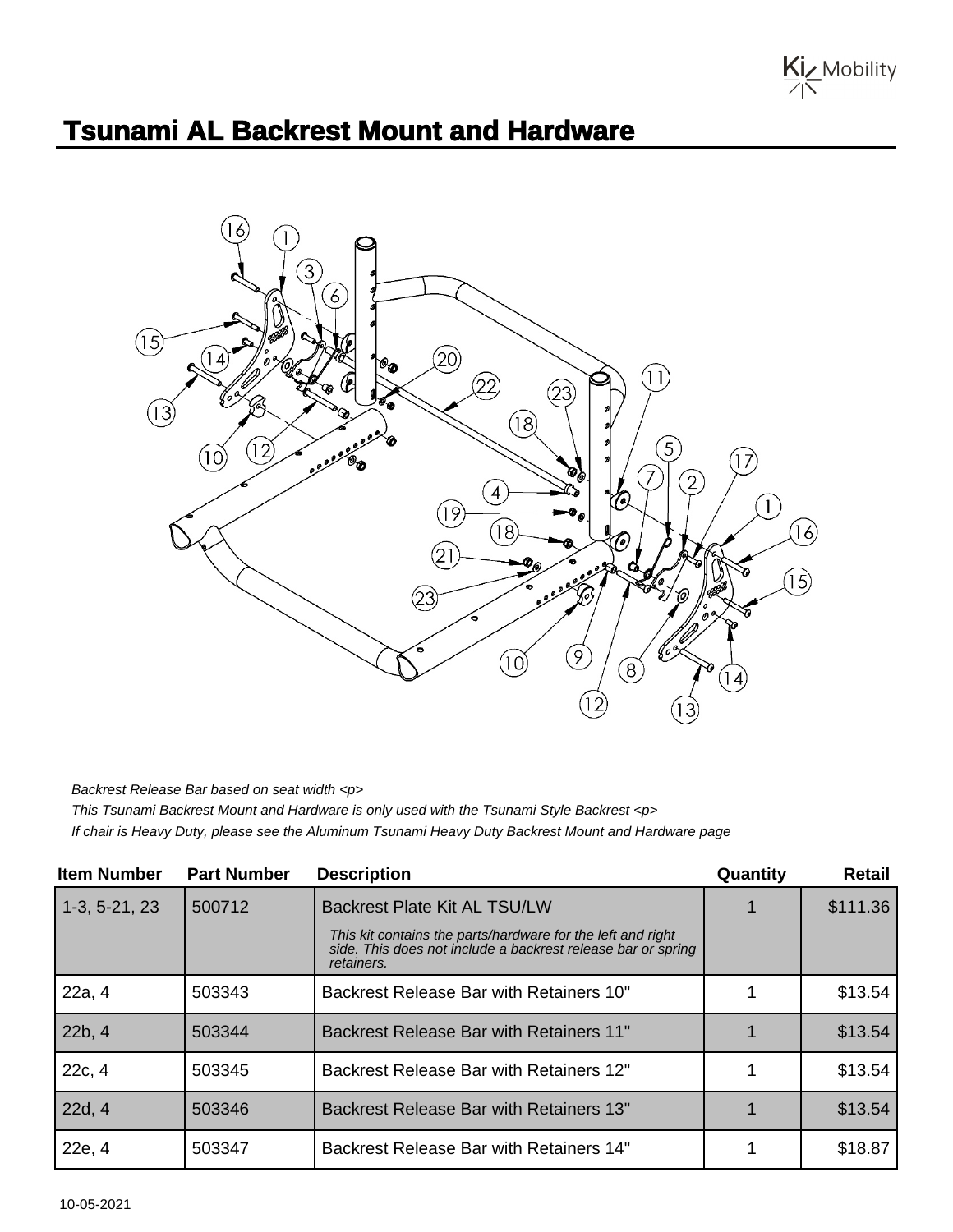| <b>Item Number</b> | <b>Part Number</b> | <b>Description</b>                                                                                                          | Quantity       | <b>Retail</b> |
|--------------------|--------------------|-----------------------------------------------------------------------------------------------------------------------------|----------------|---------------|
| 22f, 4             | 503348             | Backrest Release Bar with Retainers 15"                                                                                     | 1              | \$18.87       |
| 22g, 4             | 503349             | Backrest Release Bar with Retainers 16"                                                                                     | 1              | \$18.87       |
| 22h, 4             | 503350             | <b>Backrest Release Bar with Retainers 17"</b>                                                                              | $\mathbf{1}$   | \$18.87       |
| 22i, 4             | 503351             | Backrest Release Bar with Retainers 18"                                                                                     | 1              | \$18.87       |
| 22j, 4             | 503352             | Backrest Release Bar with Retainers 19"                                                                                     | 1              | \$18.87       |
| 22k, 4             | 503353             | Backrest Release Bar with Retainers 20"                                                                                     | 1              | \$23.97       |
| 22I, 4             | 503354             | <b>Backrest Release Bar with Retainers 21"</b>                                                                              | $\mathbf{1}$   | \$23.97       |
| 22m, 4             | 503355             | <b>Backrest Release Bar with Retainers 22"</b>                                                                              | $\mathbf{1}$   | \$23.97       |
| $\mathbf{1}$       | 000448             | <b>Backrest Plate TSU/LW</b>                                                                                                | $\overline{2}$ | \$43.03       |
| $\overline{2}$     | 000228-L           | <b>Backrest Latch Left TSU/LW</b>                                                                                           | 1              | \$6.78        |
| 3                  | 000228-R           | <b>Backrest Latch Right TSU/LW</b>                                                                                          | 1              | \$6.78        |
| 4                  | 000432             | <b>Backrest Latch Spring Retainer TSU</b>                                                                                   | $\overline{2}$ | \$0.97        |
| 5                  | 000418L            | <b>Backrest Latch Spring Left TSU/LW</b>                                                                                    | $\mathbf{1}$   | \$2.25        |
| 6                  | 000418R            | <b>Backrest Latch Spring Right TSU/LW</b>                                                                                   | 1              | \$2.25        |
| $\overline{7}$     | 000420             | <b>Backrest Latch Pivot Bushing</b>                                                                                         | $\overline{2}$ | \$2.55        |
| 8                  | 000428             | Wear Washer                                                                                                                 | $\overline{2}$ | \$2.63        |
| 9                  | 000240             | <b>Backrest Latch Strike Bushing</b>                                                                                        | $\overline{2}$ | \$3.57        |
| 10                 | 000248             | Saddle 1.375"                                                                                                               | $\overline{2}$ | \$1.58        |
| 11                 | 000055             | Saddle 1"                                                                                                                   | 4              | \$1.58        |
| 12                 | 101124             | M6 x 50 Low SHCS BLK ZC                                                                                                     | $\overline{2}$ | \$1.58        |
| 13a                | 101125             | M6 x 55 BTN SHCS BLKZC<br>Used when bolt mounts the back plate to the frame, no                                             | $\overline{2}$ | \$2.10        |
| 13 <sub>b</sub>    | 101126             | engagement to the tower<br>M6 x 60 BTN SHCS BLKZC<br>Used when bolt goes through tower and slide, but not<br>backrest plate | $\overline{2}$ | \$2.63        |
| 13 <sub>c</sub>    | 101127             | M6 x 65 BTN SHCS BLKZC<br>Used when bolt goes through backrest plate and tower                                              | $\overline{2}$ | \$2.63        |
| 13d                | 101128             | M6 x 70 BTN SHCS BLKZC<br>Used when bolt goes through backrest plate, tower and<br>slide                                    | $\overline{2}$ | \$2.63        |